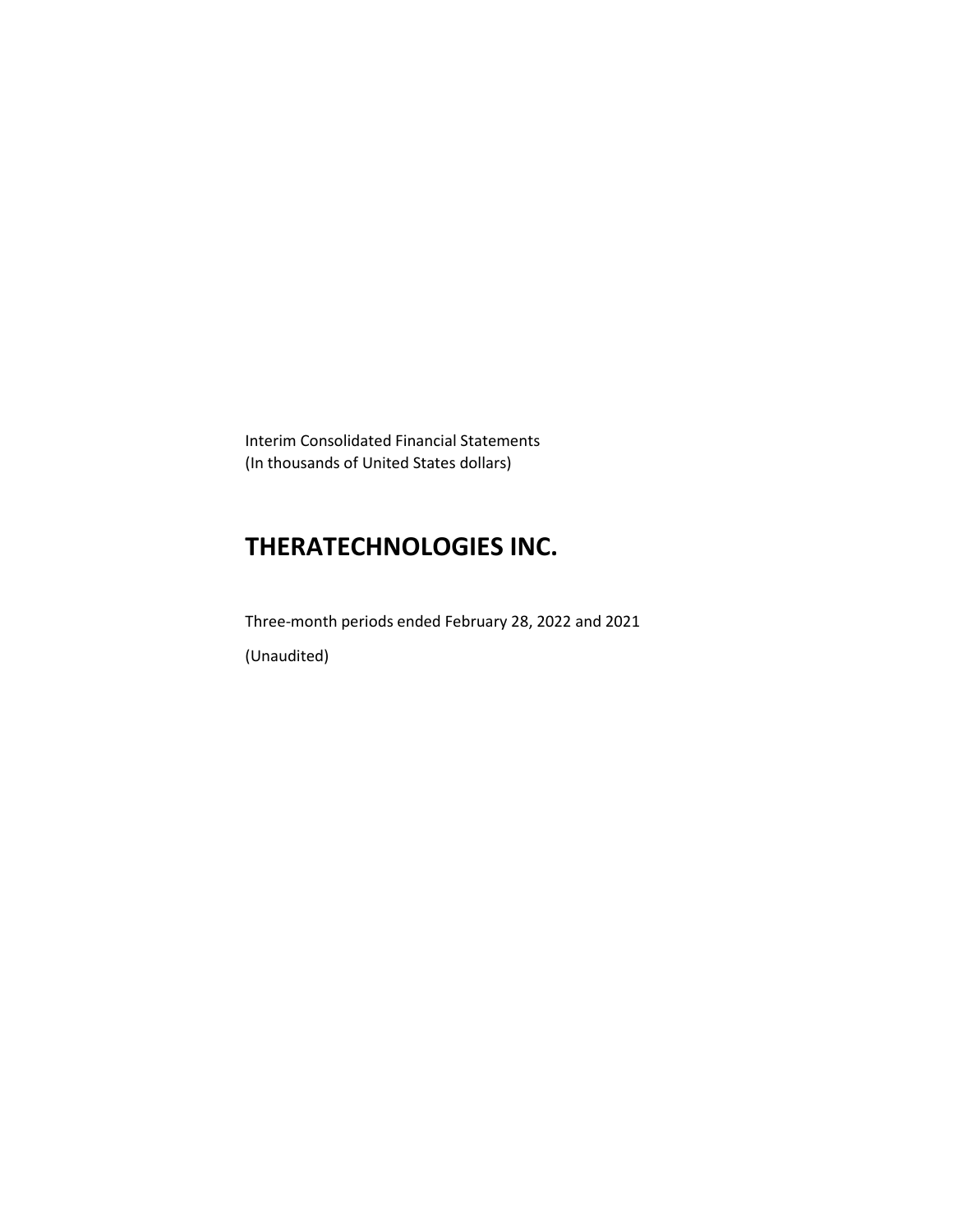Table of Contents (In thousands of United States dollars) (Unaudited)

### **Page**

| Interim Consolidated Statements of Financial Position |               |
|-------------------------------------------------------|---------------|
| Interim Consolidated Statements of Comprehensive Loss | $\mathcal{P}$ |
| Interim Consolidated Statements of Changes in Equity  | 3             |
| Interim Consolidated Statements of Cash Flows         | 4             |
| Notes to Interim Consolidated Financial Statements    | $5 - 17$      |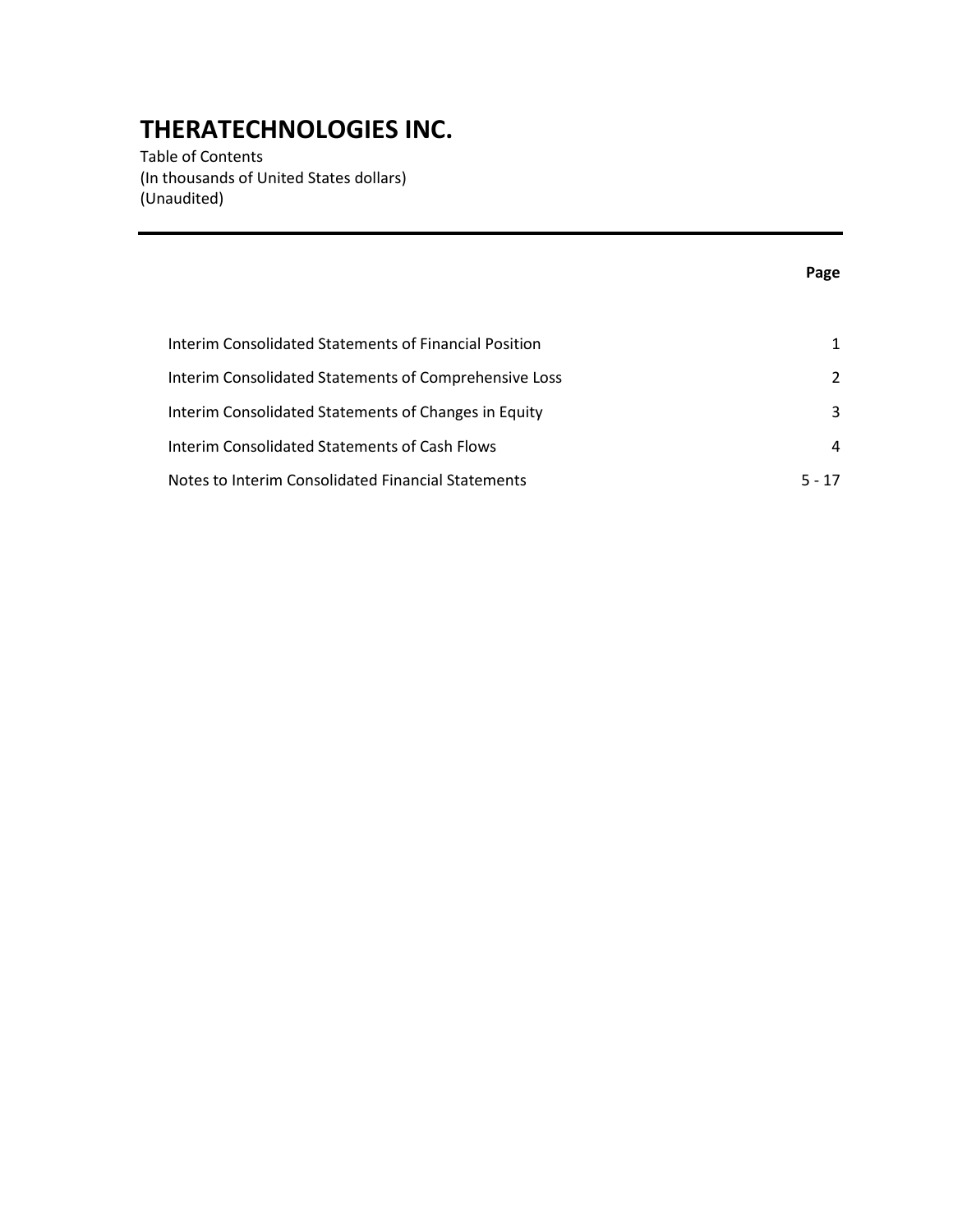Interim Consolidated Statements of Financial Position (In thousands of United States dollars)

### As at February 28, 2022 and November 30, 2021 (Unaudited)

|                                                        | <b>Note</b>         | February 28,<br>2022 | November 30,<br>2021 |
|--------------------------------------------------------|---------------------|----------------------|----------------------|
| Assets                                                 |                     |                      |                      |
| Current assets                                         |                     |                      |                      |
| Cash                                                   |                     | \$<br>14,342         | \$<br>20,399         |
| Bonds and money market funds                           |                     | 19,941               | 19,955               |
| Trade and other receivables                            |                     | 13,630               | 10,487               |
| Tax credits and grants receivable                      |                     | 318                  | 441                  |
| Inventories                                            |                     | 26,134               | 29,141               |
| Prepaid expenses and deposits                          |                     | 8,497                | 10,745               |
| Derivative financial assets                            |                     | 628                  | 740                  |
| Total current assets                                   |                     | 83,490               | 91,908               |
| Non-current assets                                     |                     |                      |                      |
| Property and equipment                                 |                     | 729                  | 743                  |
| Right-of-use assets                                    |                     | 1,989                | 2,111                |
| Intangible assets                                      |                     | 20,593               | 21,388               |
| Deferred financing costs                               |                     | 649                  | 621                  |
| Other asset                                            |                     | 1,220                | 2,441                |
| Total non-current assets                               |                     | 25,180               | 27,304               |
| <b>Total assets</b>                                    |                     | \$<br>108,670        | \$<br>119,212        |
| Liabilities                                            |                     |                      |                      |
| <b>Current liabilities</b>                             |                     |                      |                      |
| Accounts payable and accrued liabilities               |                     |                      | \$                   |
| Provisions                                             |                     | \$<br>35,924         | 40,376<br>4,123      |
| Current portion of lease liabilities                   | 5<br>$\overline{7}$ | 5,241                |                      |
| Income taxes payable                                   |                     | 476                  | 463                  |
| Deferred revenue                                       |                     | 87                   | 60                   |
|                                                        |                     | 54                   | 54                   |
| <b>Total current liabilities</b>                       |                     | 41,782               | 45,076               |
| Non-current liabilities                                |                     |                      |                      |
| Convertible unsecured senior notes                     | 6                   | 54,701               | 54,227               |
| Lease liabilities                                      | $\overline{7}$      | 1,929                | 2,055                |
| Other liabilities                                      |                     | 98                   | 94                   |
| Total non-current liabilities                          |                     | 56,728               | 56,376               |
| <b>Total liabilities</b>                               |                     | 98,510               | 101,452              |
| Equity                                                 |                     |                      |                      |
| Share capital and warrants                             | 8                   | 335,752              | 335,752              |
| Equity component of convertible unsecured senior notes |                     | 4,457                | 4,457                |
| Contributed surplus                                    |                     | 14,281               | 12,843               |
| Deficit                                                |                     | (344, 280)           | (335, 248)           |
| Accumulated other comprehensive loss                   |                     | (50)                 | (44)                 |
| Total equity                                           |                     | 10,160               | 17,760               |
| Subsequent event                                       | 14                  |                      |                      |
| <b>Total liabilities and equity</b>                    |                     | \$                   | \$                   |
|                                                        |                     | 108,670              | 119,212              |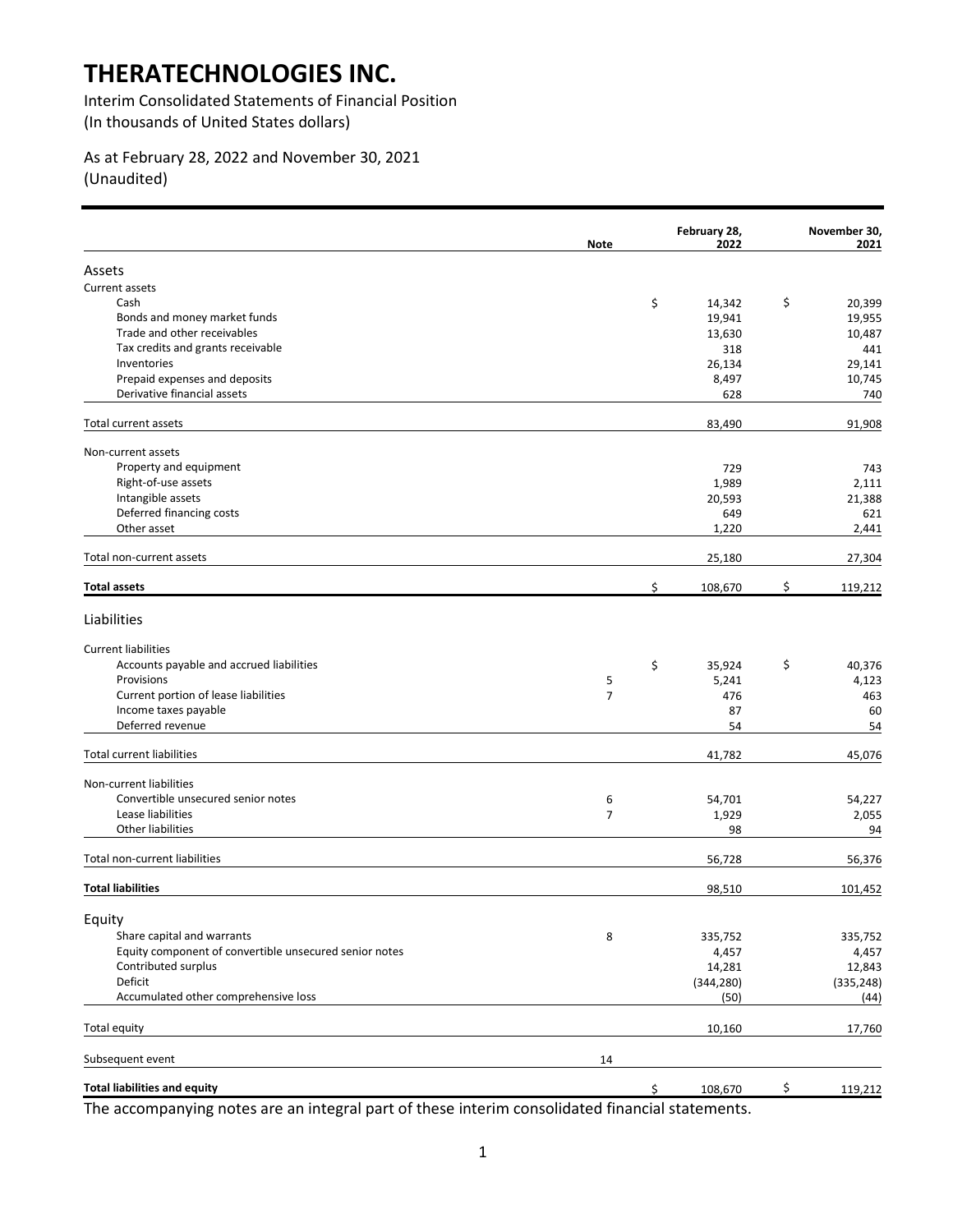Interim Consolidated Statements of Comprehensive Loss (In thousands of United States dollars, except per share amounts)

Three-month periods ended February 28, 2022 and 2021 (Unaudited)

|                                                                             | <b>Note</b>  | 2022         | 2021     |
|-----------------------------------------------------------------------------|--------------|--------------|----------|
| Revenue                                                                     | $3 \; \zeta$ | 18,557 \$    | 15,430   |
| Operating expenses                                                          |              |              |          |
| Cost of sales                                                               |              |              |          |
| Cost of goods sold                                                          |              | 4,878        | 4,190    |
| Amortization of other asset                                                 |              | 1,221        | 1,221    |
| Research and development expenses (net of tax credit of \$87 (2021 - \$25)) |              | 8,003        | 4,883    |
| Selling expenses                                                            |              | 7,807        | 6,158    |
| General and administrative expenses                                         |              | 4,368        | 3,562    |
| Total operating expenses                                                    |              | 26,277       | 20,014   |
| Loss from operating activities                                              |              | (7, 720)     | (4,584)  |
| Finance income                                                              | 4            | 59           | 51       |
| Finance costs                                                               | 4            | (1, 344)     | (1, 383) |
|                                                                             |              | (1, 285)     | (1, 332) |
| Loss before taxes                                                           |              | (9,005)      | (5,916)  |
| Income taxes                                                                |              | (27)         | (6)      |
| Net loss for the period                                                     |              | (9,032)      | (5, 922) |
| Other comprehensive income (loss), net of tax                               |              |              |          |
| Items that may be reclassified to net profit (loss) in the future:          |              |              |          |
| Net change in fair value of FVOCI financial assets, net of tax              |              | (103)        | (2)      |
| Exchange differences on translation of foreign operation                    |              | 97           | (102)    |
|                                                                             |              | (6)          | (104)    |
| Total comprehensive loss for the period                                     | \$           | $(9,038)$ \$ | (6,026)  |
| Basic and diluted loss per share                                            | 8(d)         | (0.09)       | (0.07)   |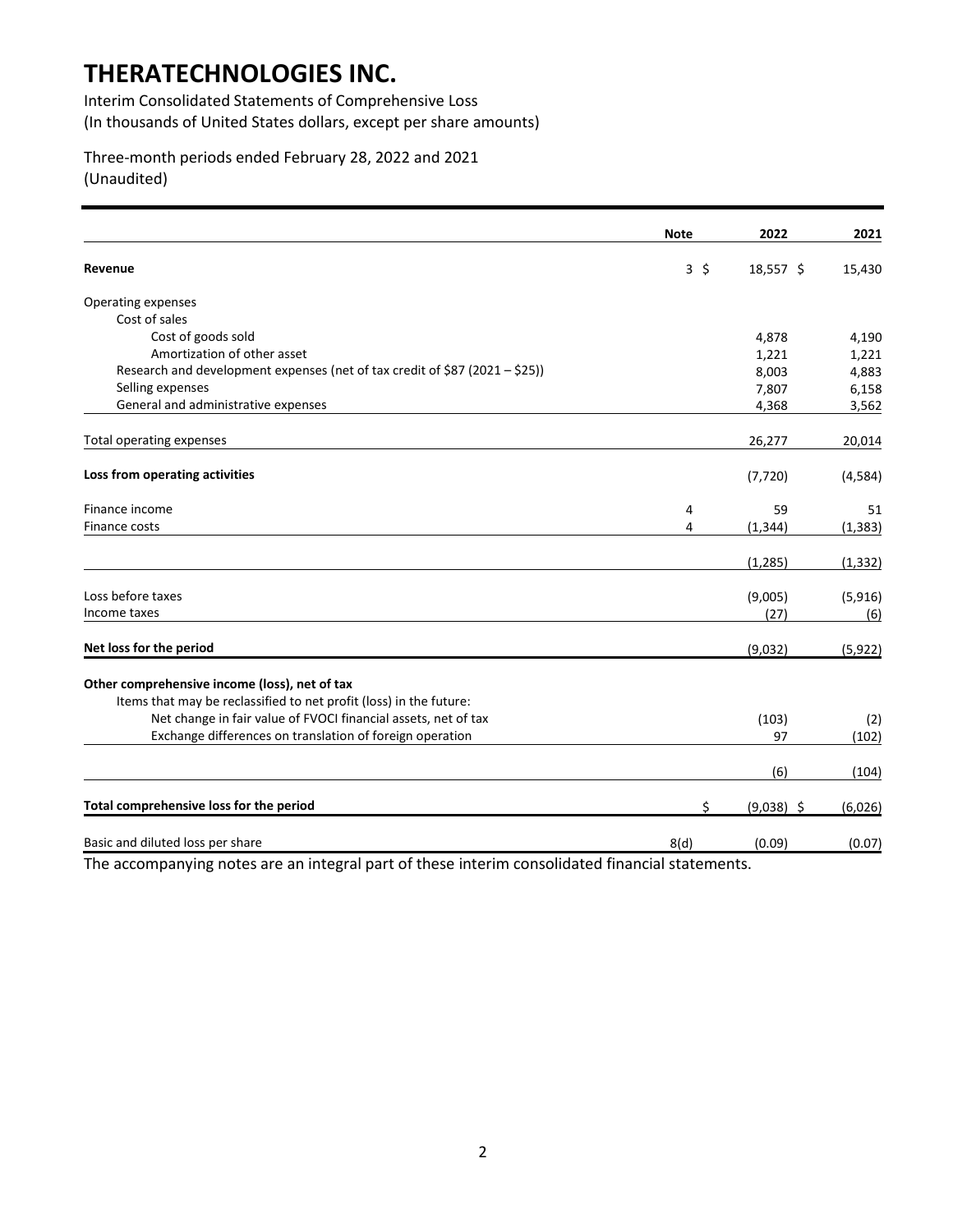Interim Consolidated Statements of Changes in Equity (In thousands of United States dollars, except for share amounts)

### Three-month periods ended February 28, 2022 and 2021 (Unaudited)

|                                                                                                                                  |             |                                                          |            |                                                |                        |                 | For the three-month period ended February 28, 2022   |             |
|----------------------------------------------------------------------------------------------------------------------------------|-------------|----------------------------------------------------------|------------|------------------------------------------------|------------------------|-----------------|------------------------------------------------------|-------------|
|                                                                                                                                  | <b>Note</b> | Share capital and warrants<br><b>Number</b><br>of shares | Amount     | Equity<br>component<br>of convertible<br>notes | Contributed<br>surplus | <b>Deficit</b>  | <b>Accumulated</b><br>other<br>comprehensive<br>loss | Total       |
| Balance as at November 30, 2021                                                                                                  |             | 95,121,639 \$                                            | 335,752 \$ | 4,457 \$                                       | 12,843 \$              | $(335, 248)$ \$ | $(44)$ \$                                            | 17,760      |
| Total comprehensive loss for the period<br>Net loss for the period<br>Other comprehensive income (loss):                         |             |                                                          |            |                                                |                        | (9,032)         | ٠                                                    | (9,032)     |
| Net change in fair value of FVOCI financial<br>assets, net of tax<br>Exchange differences on translation of<br>foreign operation |             |                                                          |            |                                                |                        |                 | (103)<br>97                                          | (103)<br>97 |
| Total comprehensive loss for the period                                                                                          |             |                                                          |            |                                                |                        | (9,032)         | (6)                                                  | (9,038)     |
| Transactions with owners, recorded directly<br>in equity<br>Share-based compensation for stock<br>option plan                    | 8(b)        |                                                          |            |                                                | 1,438                  |                 |                                                      | 1,438       |
| Total contributions by owners                                                                                                    |             |                                                          |            | $\overline{\phantom{a}}$                       | 1,438                  |                 | ٠                                                    | 1,438       |
| Balance as at February 28, 2022                                                                                                  |             | 95,121,639 \$                                            | 335,752 \$ | 4,457 \$                                       | 14,281 \$              | $(344, 280)$ \$ | $(50)$ \$                                            | 10,160      |

|                                                                                                             | <b>Note</b> | Share capital and warrants |                          | Equity                               |                        |                 | Accumulated                             |          |
|-------------------------------------------------------------------------------------------------------------|-------------|----------------------------|--------------------------|--------------------------------------|------------------------|-----------------|-----------------------------------------|----------|
|                                                                                                             |             | <b>Number</b><br>of shares | Amount                   | component<br>of convertible<br>notes | Contributed<br>surplus | <b>Deficit</b>  | other<br>comprehensive<br>income (loss) | Total    |
| Balance as at November 30, 2020                                                                             |             | 77,013,411 \$              | 287,312 \$               | 4,457 \$                             | 12,065 \$              | $(300, 129)$ \$ | $(481)$ \$                              | 3,224    |
| Total comprehensive loss for the period<br>Net loss for the period<br>Other comprehensive income (loss):    |             |                            |                          |                                      |                        | (5, 922)        |                                         | (5, 922) |
| Net change in fair value of FVOCI financial<br>assets, net of tax<br>Exchange differences on translation of |             |                            |                          |                                      |                        |                 | (2)                                     | (2)      |
| foreign operation                                                                                           |             | $\sim$                     | ٠                        | $\overline{\phantom{a}}$             |                        |                 | (102)                                   | (102)    |
| Total comprehensive loss for the period                                                                     |             | $\sim$                     | $\overline{\phantom{a}}$ | $\sim$                               | $\sim$                 | (5, 922)        | (104)                                   | (6,026)  |
| Transactions with owners, recorded directly<br>in equity                                                    |             |                            |                          |                                      |                        |                 |                                         |          |
| Public issue of common shares and warrants                                                                  |             | 16,727,900                 | 46,002                   |                                      |                        |                 |                                         | 46,002   |
| Share issue costs                                                                                           |             |                            |                          |                                      |                        | (3, 385)        |                                         | (3, 385) |
| Share-based compensation plan:<br>Share-based compensation for stock<br>option plan                         |             |                            |                          |                                      | 557                    |                 |                                         | 557      |
| Exercise of stock options:                                                                                  |             |                            |                          |                                      |                        |                 |                                         |          |
| Monetary consideration                                                                                      |             | 100,000                    | 30                       |                                      |                        |                 |                                         | 30       |
| Attributed value                                                                                            |             |                            | 25                       |                                      | (25)                   |                 | $\sim$                                  |          |
| Total contributions by owners                                                                               |             | 16,827,900                 | 46,057                   | $\overline{\phantom{a}}$             | 532                    | (3, 385)        | $\sim$                                  | 43,204   |
| Balance as at February 28, 2021                                                                             |             | 93,841,311 \$              | 333,369 \$               | $4,457$ \$                           | 12,597 \$              | $(309, 436)$ \$ | $(585)$ \$                              | 40,402   |

**For the three-month period ended February 28, 2021**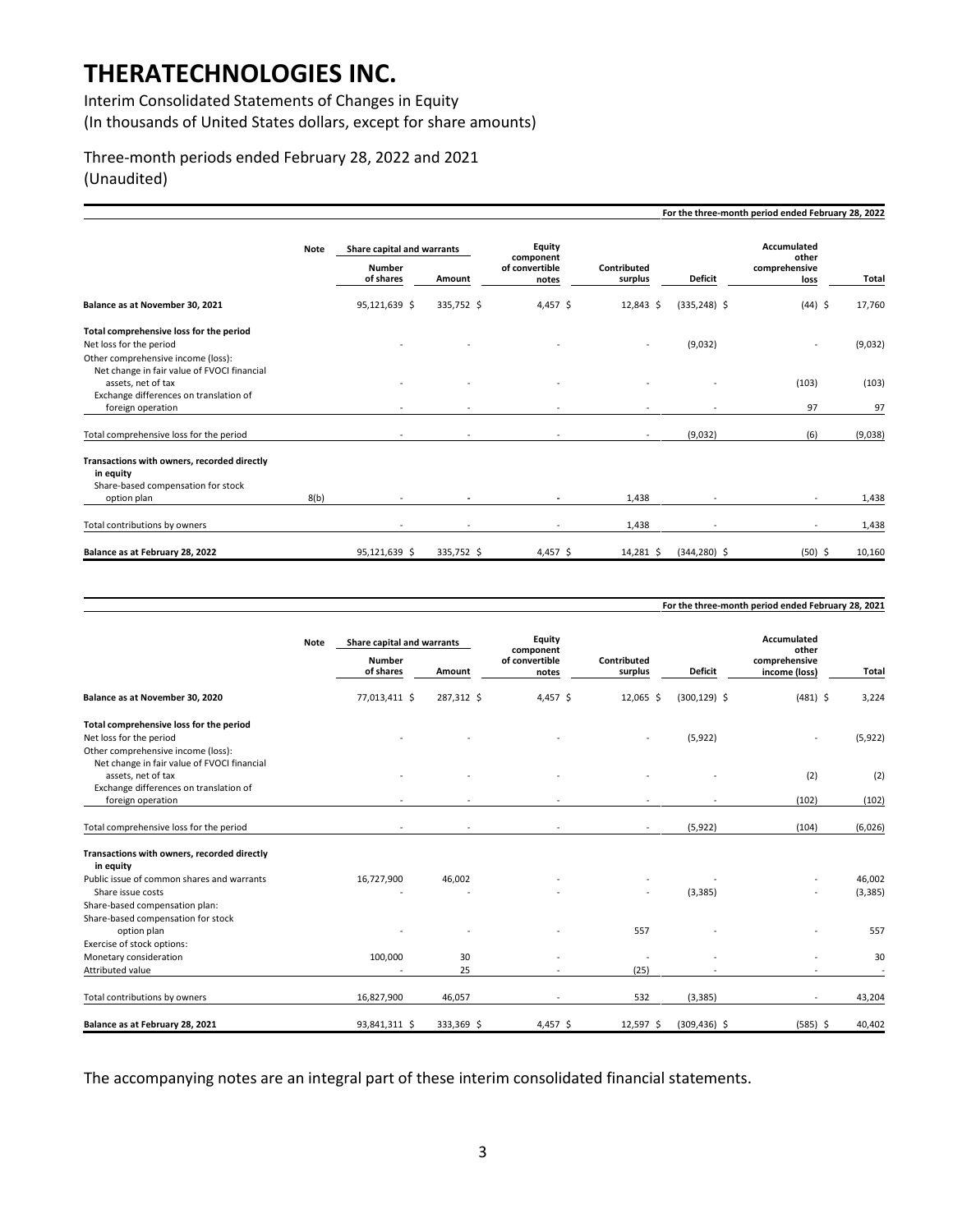Interim Consolidated Statements of Cash Flows (In thousands of United States dollars)

Three-month periods ended February 28, 2022 and 2021 (Unaudited)

|                                                                              | Note | 2022          | 2021           |
|------------------------------------------------------------------------------|------|---------------|----------------|
| Cash flows from (used in)                                                    |      |               |                |
| <b>Operating</b>                                                             |      |               |                |
| Net loss for the period                                                      |      | \$<br>(9,032) | \$<br>(5, 922) |
| Adjustments for                                                              |      |               |                |
| Depreciation of property and equipment                                       |      | 58            | 56             |
| Amortization of intangible and other assets                                  |      | 2,016         | 2,016          |
| Amortization of right-of-use assets                                          |      | 110           | 113            |
| Share-based compensation for stock option plan and stock appreciation rights |      | 1,442         | 578            |
| Change in fair value of derivative financial assets                          |      | 118           | (190)          |
| Change in fair value of liability related to deferred stock unit plan        |      | (115)         | 188            |
| Interest on convertible unsecured senior notes                               | 4    | 802           | 802            |
| Interest income                                                              |      | (46)          | (25)           |
| Foreign exchange                                                             |      | (44)          | (93)           |
| Accretion expense                                                            | 4    | 517           | 581            |
|                                                                              |      | (4, 174)      | (1,896)        |
| Change in operating assets and liabilities                                   |      |               |                |
| Trade and other receivables                                                  |      | (3, 162)      | 1,649          |
| Tax credits and grants receivable                                            |      | 122           | 325            |
| Inventories                                                                  |      | 2,948         | (2, 148)       |
| Prepaid expenses and deposits                                                |      | 2,245         | (650)          |
| Accounts payable and accrued liabilities                                     |      | (3,258)       | (3,984)        |
| Income taxes payable<br>Provisions                                           |      | 27            | 6              |
|                                                                              |      | 1,147         | 1,470          |
|                                                                              |      | 69            | (3, 332)       |
|                                                                              |      | (4, 105)      | (5, 228)       |
| <b>Financing</b>                                                             |      |               |                |
| Proceeds from issue of common shares and warrants                            |      |               | 46,002         |
| Share issue costs                                                            |      |               | (3,053)        |
| Proceeds from exercise of stock options                                      |      |               | 30             |
| Payments of lease liabilities                                                |      | (156)         | (158)          |
| Deferred financing costs                                                     |      | (170)         |                |
| Interest paid on convertible unsecured senior notes                          |      | (1,653)       | (1,653)        |
|                                                                              |      | (1,979)       | 41,168         |
| Investing                                                                    |      |               |                |
| Acquisition of bonds and money market funds                                  |      | (2)           | (2)            |
| Proceeds from sale of bonds and money market funds                           |      |               | 437            |
| Interest received                                                            |      | 68            | 32             |
| Acquisition of property and equipment                                        |      | (44)          | (27)           |
|                                                                              |      | 22            | 440            |
| Net change in cash during the period                                         |      | (6,062)       | 36,380         |
| Cash, beginning of period                                                    |      | 20,399        | 12,737         |
| Effect of foreign exchange on cash                                           |      | 5             | (1)            |
| Cash, end of period                                                          |      | \$<br>14,342  | \$<br>49,116   |

See Note 9 for supplemental cash flow disclosures.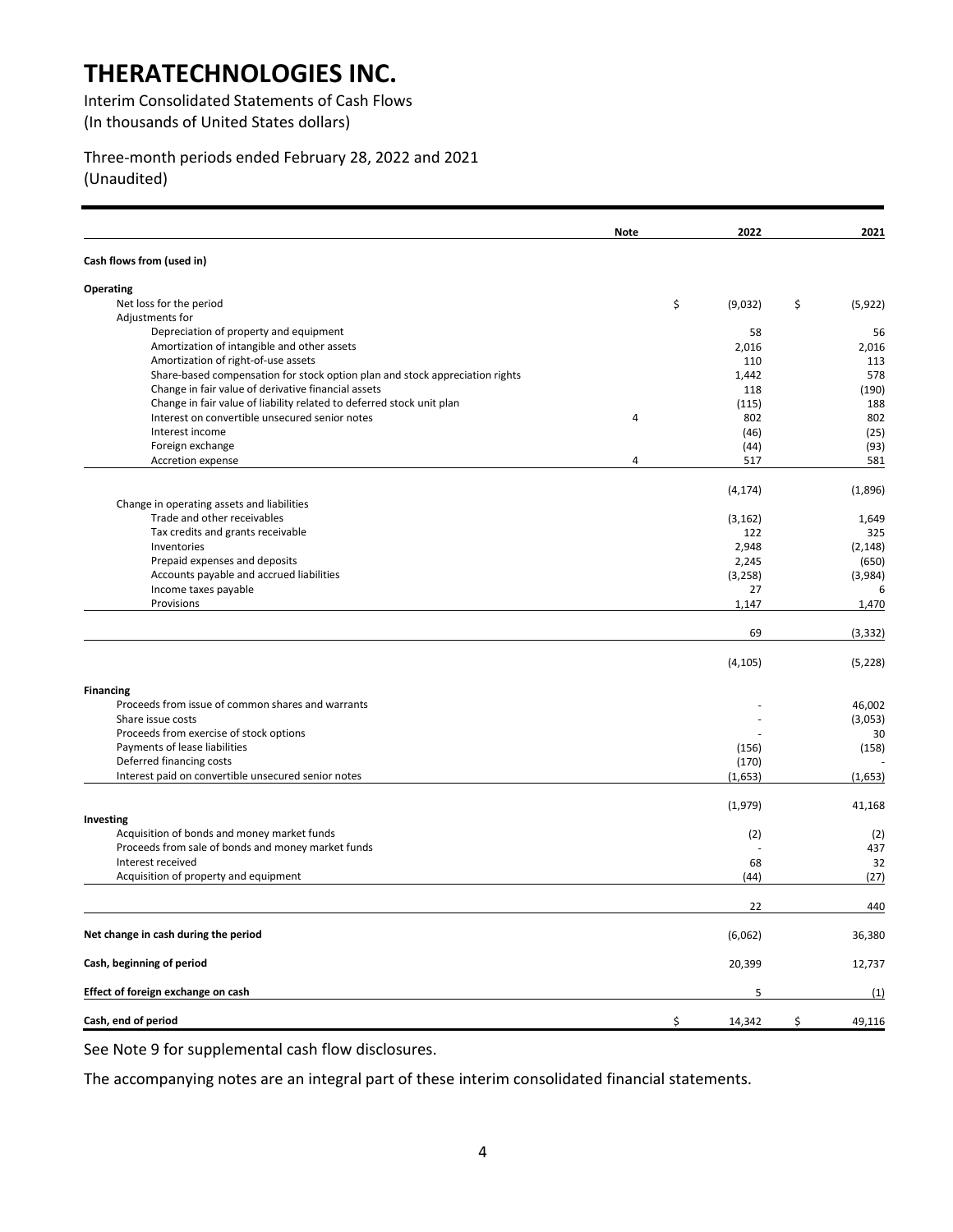Notes to Interim Consolidated Financial Statements (In thousands of United States dollars except for share and per share amounts)

Three-month periods ended February 28, 2022 and 2021 (Unaudited)

Theratechnologies Inc. is a biopharmaceutical company focused on the development and commercialization of innovative therapies addressing unmet medical needs.

The interim consolidated financial statements include the accounts of Theratechnologies Inc. and its wholly owned subsidiaries (together referred to as the "Company" and individually as the "subsidiaries of the Company").

Theratechnologies Inc. is governed by the *Business Corporations Act* (Québec) and is domiciled in Québec, Canada. The Company is located at 2015 Peel Street, Suite 1100, Montréal, Québec, Canada, H3A 1T8.

### **1. Basis of preparation**

(a) Accounting framework

These unaudited interim consolidated financial statements ("interim financial statements"), including comparative information, have been prepared using accounting policies consistent with International Financial Reporting Standards ("IFRS") as issued by the International Accounting Standards Board ("IASB") and in accordance with International Accounting Standard ("IAS") 34, *Interim Financial Reporting*.

Certain information, in particular the accompanying notes normally included in the annual consolidated financial statements prepared in accordance with IFRS, has been omitted or condensed. These interim financial statements do not include all disclosures required under IFRS and, accordingly, should be read in conjunction with the annual consolidated financial statements for the year ended November 30, 2021 and the notes thereto.

These interim financial statements have been authorized for issue by the Company's Audit Committee on April 12, 2022.

(b) Basis of measurement

The Company's interim financial statements have been prepared on going concern and historical cost bases, except for bonds and money market funds, derivative financial assets, liabilities related to cash-settled share-based arrangements and derivative financial liabilities, which are measured at fair value. Equity-classified shared-based payment arrangements are measured at fair value at grant date pursuant to IFRS 2, *Share-based Payment*.

The methods used to measure fair value are discussed further in Note 12.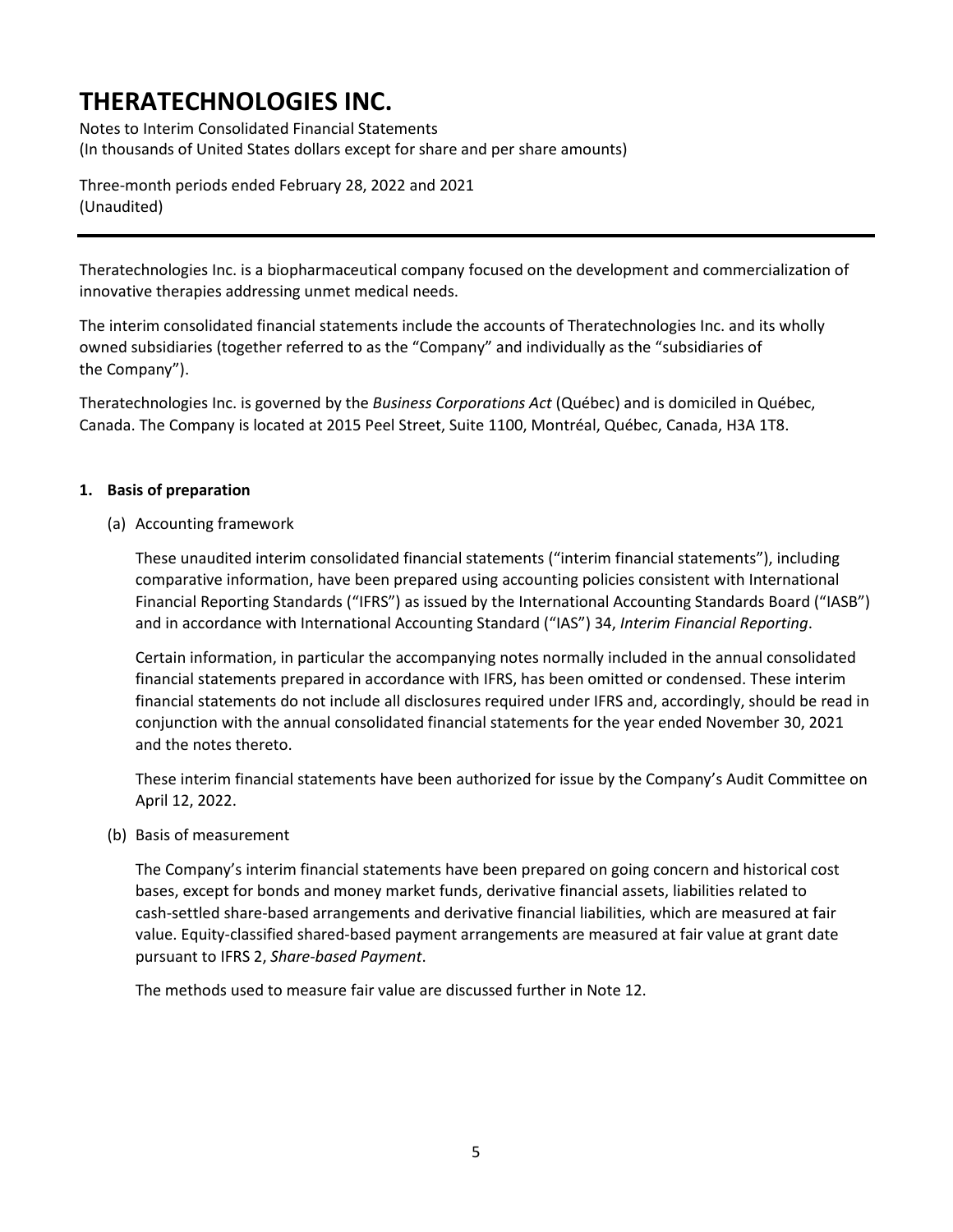Notes to Interim Consolidated Financial Statements (continued) (In thousands of United States dollars except for share and per share amounts)

Three-month periods ended February 28, 2022 and 2021 (Unaudited)

### **1. Basis of preparation** (continued)

(c) Use of estimates and judgments

The preparation of the Company's interim financial statements in conformity with IFRS requires management to make estimates and assumptions that affect the reported amounts of assets and liabilities and disclosure of contingent assets and liabilities at the date of the interim financial statements, and the reported amounts of revenues and expenses during the reporting periods.

Information about critical judgments in applying accounting policies and assumptions and estimation uncertainties that have the most significant effect on the amounts recognized in the interim financial statements are disclosed in Note 1 of the annual consolidated financial statements as at November 30, 2021.

(d) Functional and presentation currency

The Company's functional currency is the United States dollar ("USD").

All financial information presented in USD has been rounded to the nearest thousand.

### **2. Significant accounting policies**

The significant accounting policies as disclosed in the Company's annual consolidated financial statements for the year ended November 30, 2021 have been applied consistently in the preparation of these interim financial statements.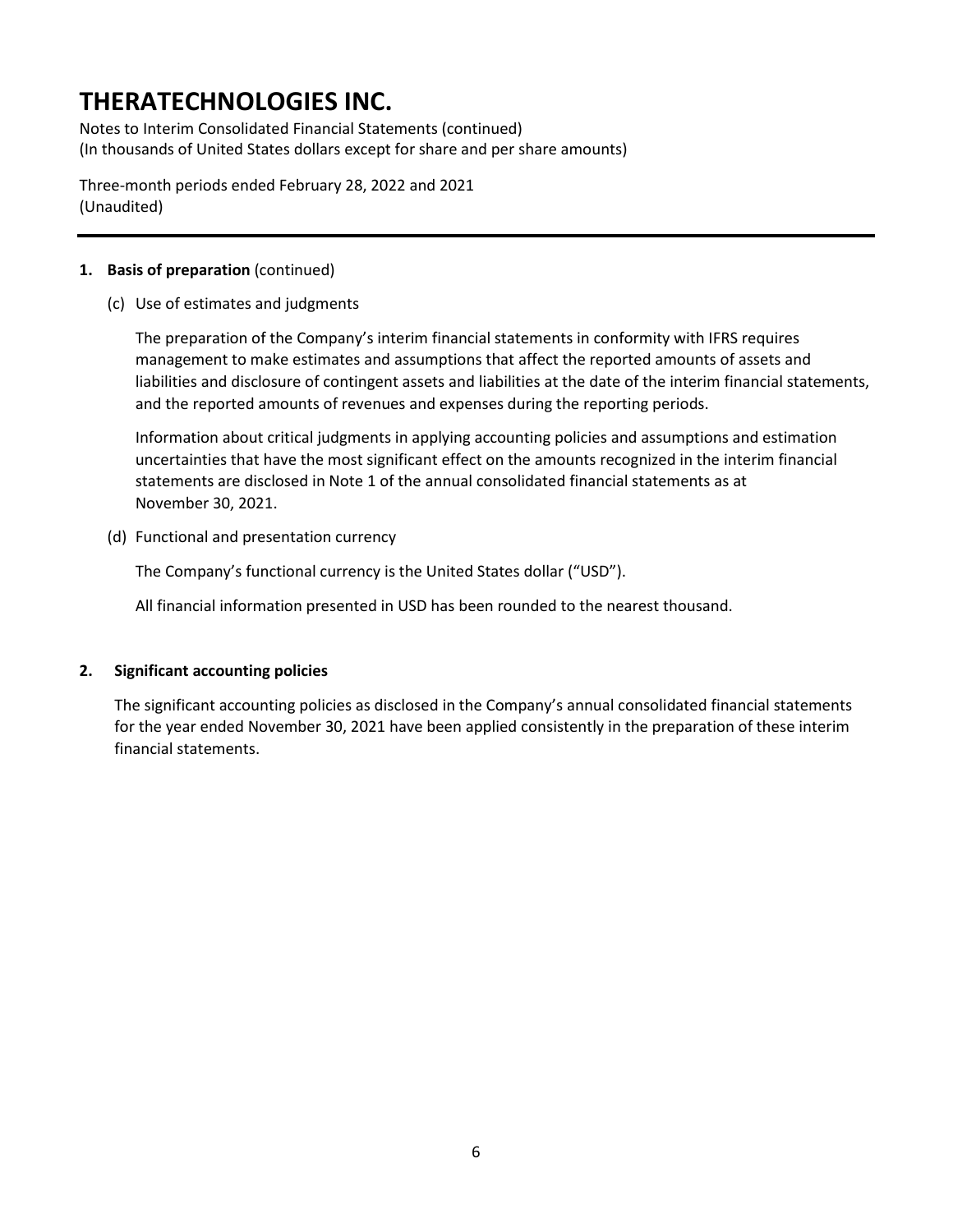Notes to Interim Consolidated Financial Statements (continued) (In thousands of United States dollars except for share and per share amounts)

Three-month periods ended February 28, 2022 and 2021 (Unaudited)

#### **3. Revenue**

Net sales by product were as follows:

|                                         |   | 2022   | 2021   |
|-----------------------------------------|---|--------|--------|
| EGRIFTA® net sales                      | Ś | 11,704 | 8,688  |
| Trogarzo® net sales                     |   | 6,853  | 6,742  |
|                                         |   | 18,557 | 15,430 |
| Net sales by geography were as follows: |   |        |        |

|                      | 2022   | 2021   |
|----------------------|--------|--------|
| Canada               | 145    | 139    |
| <b>United States</b> | 18,099 | 14,576 |
| Europe               | 313    | 715    |
|                      | 18,557 | 15,430 |

#### **4. Finance income and finance costs**

|                                                    | <b>Note</b> | 2022     | 2021     |
|----------------------------------------------------|-------------|----------|----------|
| Net foreign currency gain                          | \$          | 13       | \$<br>26 |
| Interest income                                    |             | 46       | 25       |
| Finance income                                     |             | 59       | 51       |
| Accretion expense                                  | 6 and 7     | (517)    | (581)    |
| Interest on convertible unsecured senior notes     |             | (802)    | (802)    |
| <b>Bank charges</b>                                |             | (22)     |          |
| Gain (loss) on financial instruments carried at    |             |          |          |
| fair value                                         |             | (3)      |          |
| Finance costs                                      |             | (1, 344) | (1, 383) |
| Net finance costs recognized in net profit or loss |             | (1, 285) | (1, 332) |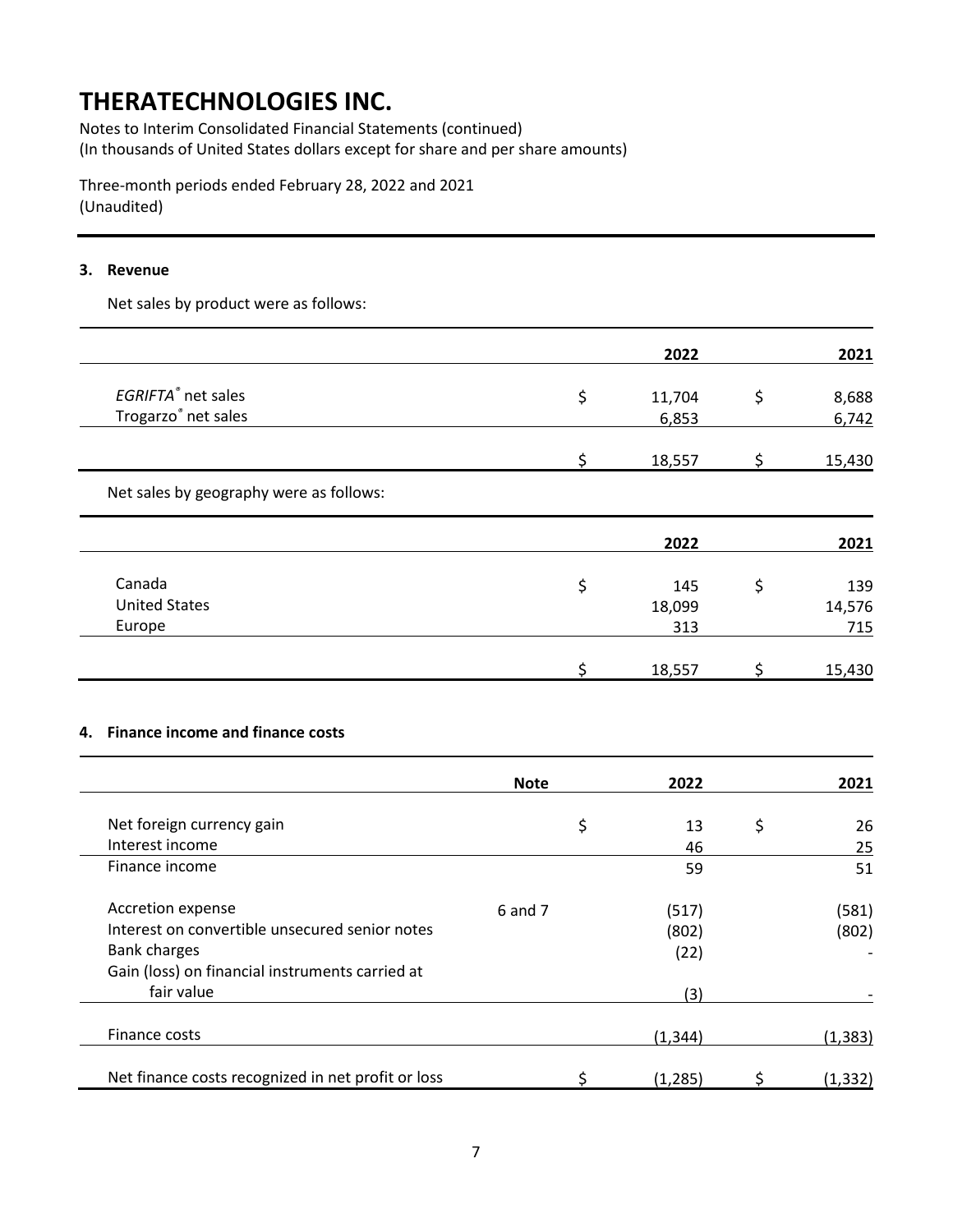Notes to Interim Consolidated Financial Statements (continued) (In thousands of United States dollars except for share and per share amounts)

Three-month periods ended February 28, 2022 and 2021 (Unaudited)

#### **5. Provisions**

|                                   | <b>Chargebacks</b><br>and rebates | <b>Returns</b> | <b>Other</b>         | Total       |
|-----------------------------------|-----------------------------------|----------------|----------------------|-------------|
| Balance as at November 30, 2020   | \$<br>1,678                       | \$<br>260      | \$<br>9              | \$<br>1,947 |
| Provisions made                   | 10,655                            | 1,074          |                      | 11,729      |
| Provisions used                   | (8,570)                           | (924)          | (9)                  | (9,503)     |
| Effect of change in exchange rate | (50)                              |                |                      | (50)        |
| Balance as at November 30, 2021   | \$<br>3,713                       | \$<br>410      | \$<br>$\overline{a}$ | \$<br>4,123 |
| Provisions made                   | 3,843                             | 196            |                      | 4,039       |
| Provisions used                   | (2,762)                           | (130)          |                      | (2,892)     |
| Effect of change in exchange rate | (29)                              |                |                      | (29)        |
| Balance as at February 28, 2022   | 4,765                             | 476            |                      | 5,241       |

### **6. Convertible unsecured senior notes**

The movement in the carrying value of the convertible unsecured senior notes is as follows:

| Convertible unsecured senior notes as at November 30, 2020 | 52,403 |
|------------------------------------------------------------|--------|
|                                                            |        |
|                                                            |        |
| Accretion expense                                          | 1,824  |
|                                                            |        |
| Convertible unsecured senior notes as at November 30, 2021 | 54.227 |
|                                                            |        |
|                                                            |        |
| Accretion expense                                          | 474    |
|                                                            |        |
|                                                            |        |
| Convertible unsecured senior notes as at February 28, 2022 |        |
|                                                            |        |

The convertible unsecured senior notes mature on June 30, 2023 (note 11).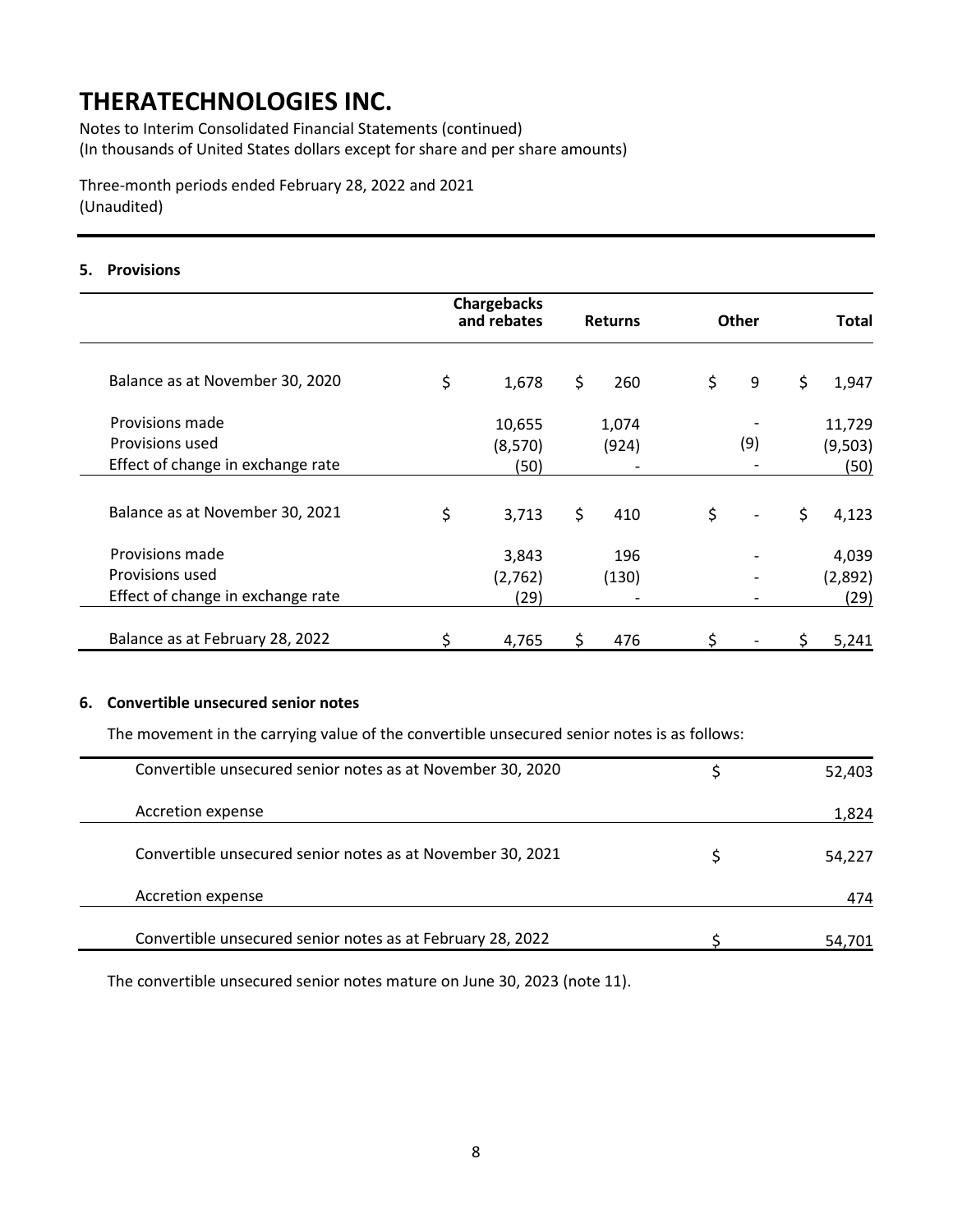Notes to Interim Consolidated Financial Statements (continued) (In thousands of United States dollars except for share and per share amounts)

Three-month periods ended February 28, 2022 and 2021 (Unaudited)

### **7. Lease liabilities**

|                                    | <b>Carrying</b><br>value |
|------------------------------------|--------------------------|
| Balance as at November 30, 2021    | \$<br>2,980              |
| Accretion expense                  | 200                      |
| Lease payments                     | (635)                    |
| Effect of change in exchange rates | (27)                     |
| Balance as at November 30, 2021    | 2,518                    |
| Accretion expense                  | 43                       |
| Lease payments                     | (156)                    |
| Balance as at February 28, 2022    | 2,405                    |
| Current portion                    | (476)                    |
| Non-current portion                | \$<br>1,929              |

#### **8. Share capital and warrants**

#### (a) Public offering

On January 19, 2021, the Company completed a public offering for the sale and issuance of 16,727,900 units at a price of \$2.75 per unit for a gross cash consideration of \$46,002, including the full exercise of the over-allotment option.

Each Unit is comprised of one common share of the Company and one-half of one common share purchase warrant of the Company (each whole warrant, a "Warrant"). During the first quarter ended February 28, 2022, no Warrants were exercised and there were 8,130,550 Warrants outstanding. Each Warrant entitles the holder thereof to purchase one common share at an exercise price of US\$3.18 at any time until January 19, 2024.

#### (b) Stock option plan

The Company has established a stock option plan (the "Plan") under which it can grant its directors, officers, employees, researchers and consultants non-transferable options for the purchase of common shares. The exercise date of an option may not be later than 10 years after the grant date. A maximum number of 7,700,000 options can be granted under the Plan. Generally, the options vest at the grant date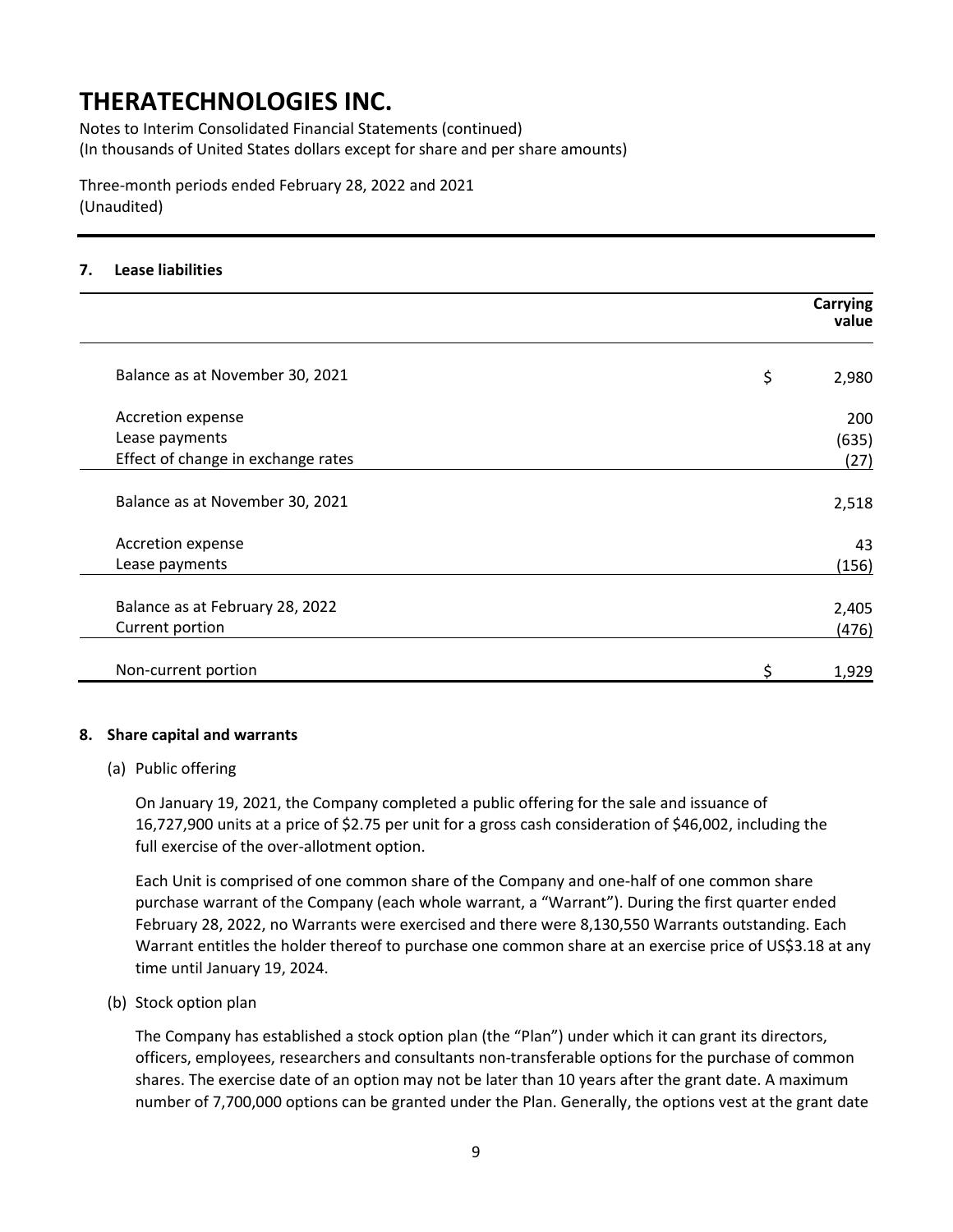Notes to Interim Consolidated Financial Statements (continued) (In thousands of United States dollars except for share and per share amounts)

Three-month periods ended February 28, 2022 and 2021 (Unaudited)

### **8. Share capital and warrants** (continued)

(b) Stock option plan (continued)

or over a period of up to three years. As at February 28, 2022, 1,882,015 options could still be granted by the Company (2021 – 3,679,302) under the Plan.

All options are to be settled by the physical delivery of common shares.

Changes in the number of options outstanding during the past two years were as follows:

|                                                    |                             | <b>Weighted average</b><br>exercise price<br>per option |            |
|----------------------------------------------------|-----------------------------|---------------------------------------------------------|------------|
|                                                    | <b>Number</b><br>of options | <b>CAD</b>                                              | <b>USD</b> |
| Options outstanding in CA\$                        |                             |                                                         |            |
| Options as at November 30, 2020 - CA\$             | 3,203,693                   | 3.59                                                    | 2.76       |
| Granted - CA\$                                     | 1,019,331                   | 3.93                                                    | 3.09       |
| Forfeited - CA\$                                   | (10,000)                    | 3.22                                                    | 2.52       |
| Exercised (share price: CA\$3.29 (US\$2.59))       | (100,000)                   | 0.38                                                    | 0.30       |
| Options outstanding as at February 28, 2021 - CA\$ | 4,113,024 \$                | $3.75$ \$                                               | 2.95       |
| Options as at November 30, 2021 - CA\$             | 3,190,284                   | 3.83                                                    | 3.00       |
| Granted - CA\$                                     | 2,114,389                   | 4.21                                                    | 3.29       |
| Forfeited - CA\$                                   |                             |                                                         |            |
| Exercised                                          |                             |                                                         |            |
| Options outstanding as at February 28, 2022 - CA\$ | 5,304,673                   | 3.99                                                    | 3.14       |
| Options exercisable as at February 28, 2022 - CA\$ | 2,312,323                   | 3.95                                                    | 3.12       |
| Options exercisable as at February 28, 2021 - CA\$ | 2,410,129 \$                | $3.66$ \$                                               | 2.88       |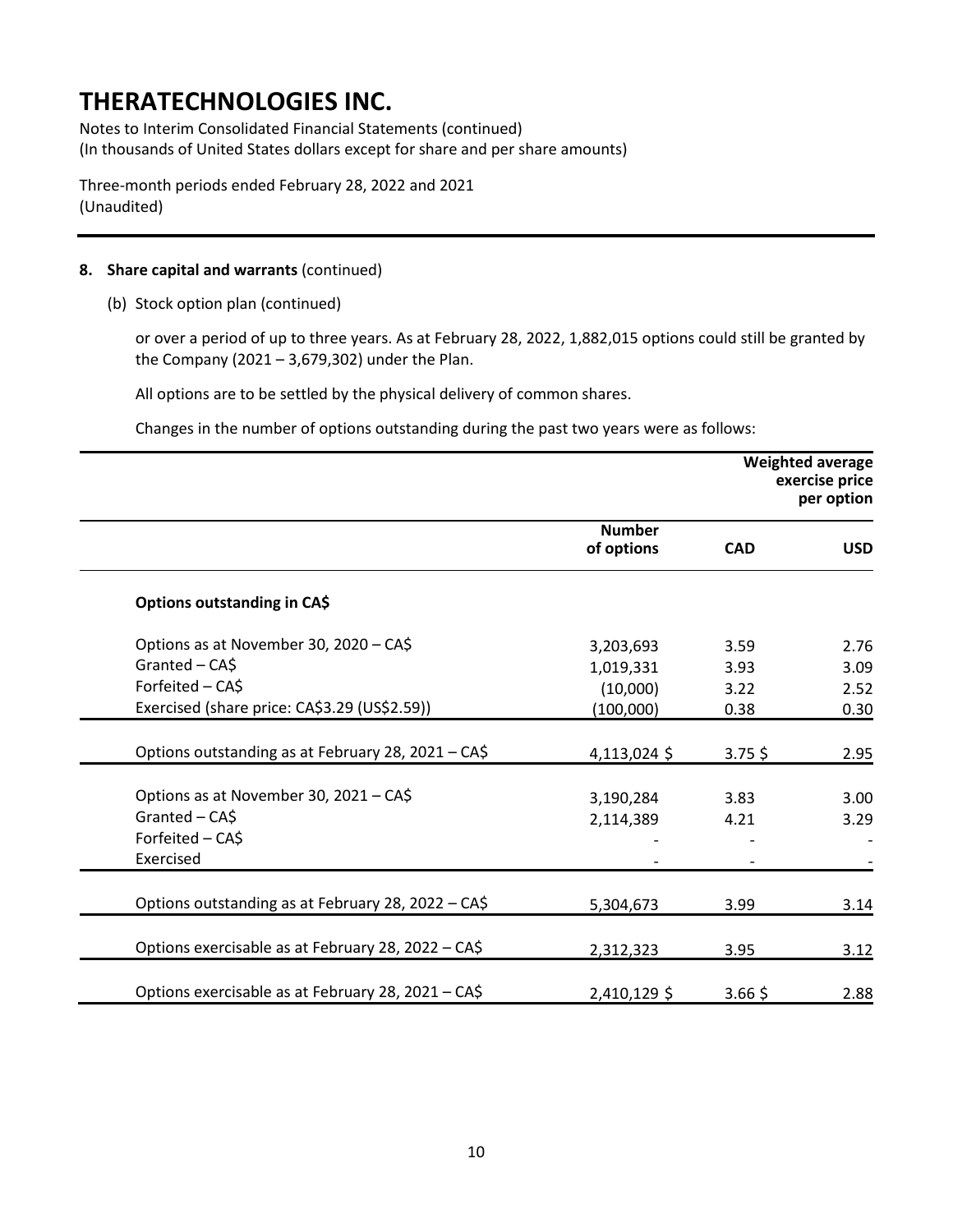Notes to Interim Consolidated Financial Statements (continued) (In thousands of United States dollars except for share and per share amounts)

Three-month periods ended February 28, 2022 and 2021 (Unaudited)

### **8. Share capital and warrants** (continued)

(b) Stock option plan (continued)

### **Options exercisable in US\$**

Î,

Ĭ.

| Options as at November 30, 2020 - US\$             | 12,500  | 2.35 |
|----------------------------------------------------|---------|------|
| Granted - US\$                                     | 81,093  | 3.10 |
|                                                    |         |      |
| Options outstanding as at February 28, 2021 - US\$ | 93,593  | 3.00 |
| Options as at November 30, 2021 - US\$             | 80,733  | 3.09 |
| Granted - US\$                                     | 255,000 | 2.33 |
| Options outstanding as at February 28, 2022 - US\$ | 335,733 | 2.51 |
| Options exercisable as at February 28, 2022 - US\$ | 26,909  | 3.09 |
| Options exercisable as at February 28, 2021 - US\$ |         |      |

During the three-month period ended February 28, 2022, \$1,438 (2021 – \$557) was recorded as share-based compensation expense for the Plan. The fair value of options granted during the period was estimated at the grant date using the Black-Scholes model and the following weighted average assumptions:

|                              | 2022              | 2021              |
|------------------------------|-------------------|-------------------|
| Options granted in CA\$      |                   |                   |
| Risk-free interest rate      | 1.57%             | 1.36%             |
| <b>Expected volatility</b>   | 66%               | 71%               |
| Average option life in years | 9 years           | 8.5 years         |
| Grant-date share price       | \$3.32 (CA\$4.21) | \$3.10 (CA\$3.93) |
| Option exercise price        | \$3.32 (CA\$4.21) | \$3.10 (CA\$3.93) |
|                              |                   |                   |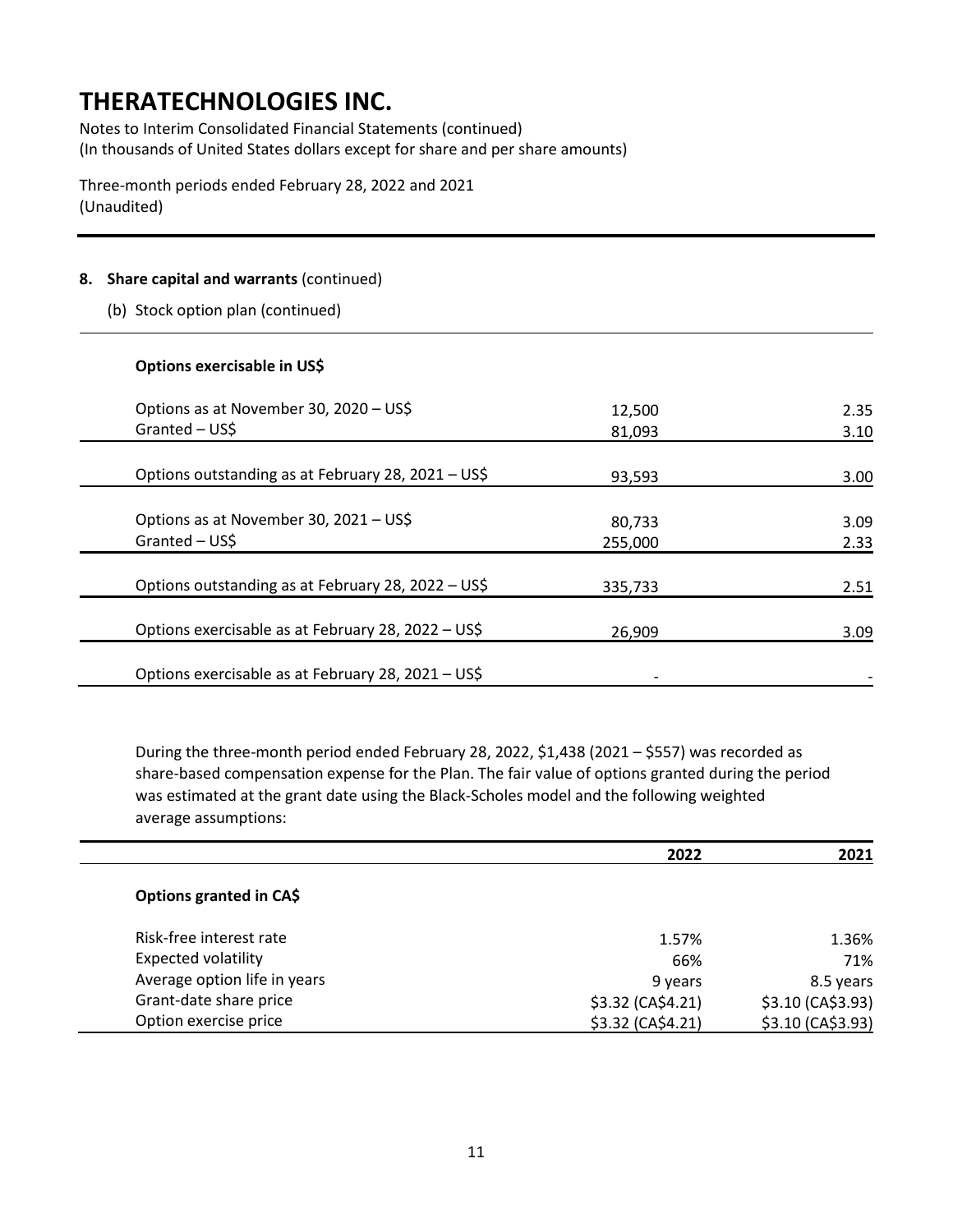Notes to Interim Consolidated Financial Statements (continued) (In thousands of United States dollars except for share and per share amounts)

Three-month periods ended February 28, 2022 and 2021 (Unaudited)

### **8. Share capital and warrants (continued)**

(b) Stock option plan (continued)

|                              | 2022    | 2021      |
|------------------------------|---------|-----------|
| Options granted in US\$      |         |           |
| Risk-free interest rate      | 1.44%   | 1.40%     |
| <b>Expected volatility</b>   | 67%     | 73%       |
| Average option life in years | 9 years | 8.5 years |
| Grant-date share price       | \$3.30  | \$3.10    |
| Option exercise price        | \$3.30  | \$3.10    |

The risk-free interest rate is based on the implied yield on a Canadian government or U.S. zero-coupon issue, with a remaining term equal to the expected term of the option. The volatility is based on weighted average historical volatility adjusted for a period equal to the expected life. The life of the options is estimated taking into consideration the vesting period at the grant date, the life of the option and the average length of time similar grants have remained outstanding in the past. The dividend yield was excluded from the calculation, since it is the present policy of the Company to retain all earnings to finance operations and future growth.

The following table summarizes the measurement date weighted average fair value of stock options granted during the period ended:

|                                        | For the three-month periods ended |                                                 |  |
|----------------------------------------|-----------------------------------|-------------------------------------------------|--|
|                                        | Number<br>of options              | Weighted<br>average<br>grant date<br>fair value |  |
| Options granted in CA\$                |                                   |                                                 |  |
| February 28, 2022<br>February 28, 2021 | $2,144,389$ \$<br>1,019,331 \$    | 2.20 (CA\$2.79)<br>2.14 (CA\$2.72)              |  |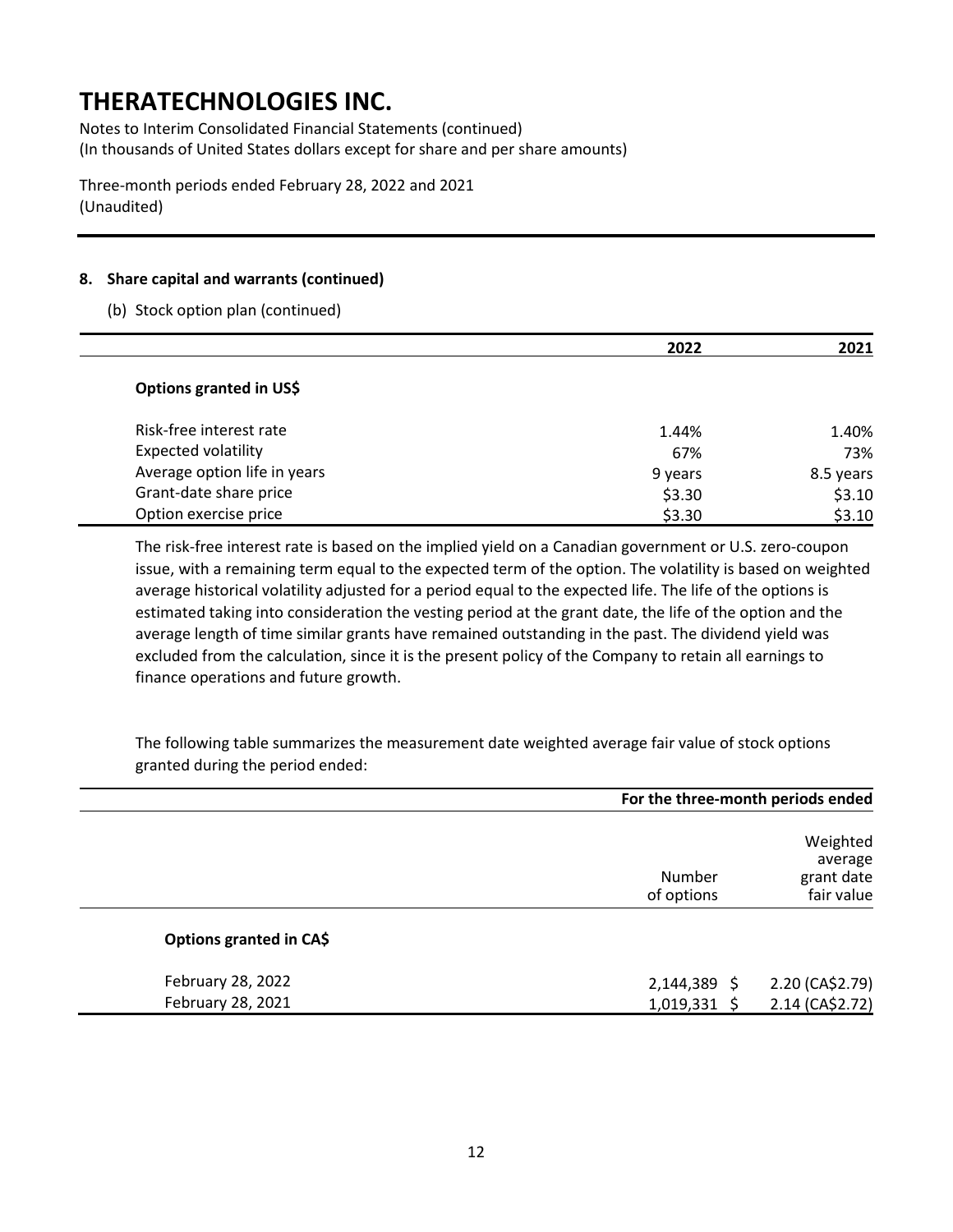Notes to Interim Consolidated Financial Statements (continued) (In thousands of United States dollars except for share and per share amounts)

Three-month periods ended February 28, 2022 and 2021 (Unaudited)

### **8. Share capital and warrants** (continued)

### (b) Stock option plan (continued)

|                         |                      | For the three-month periods ended               |  |  |
|-------------------------|----------------------|-------------------------------------------------|--|--|
|                         | Number<br>of options | Weighted<br>average<br>grant date<br>fair value |  |  |
| Options granted in US\$ |                      |                                                 |  |  |
| February 28, 2022       | 255,000 \$           | \$2.21                                          |  |  |
| February 28, 2021       | 81,093               | \$2.19                                          |  |  |

The Black-Scholes model used by the Company to calculate option values was developed to estimate the fair value of freely tradable, fully transferable options without vesting restrictions, which significantly differ from the Company's stock option awards. This model also requires four highly subjective assumptions, including future stock price volatility and average option life, which greatly affect the calculated values.

### (c) Stock appreciation rights ("SARs")

On October 4, 2018, the Company's Board of Directors approved a SARs plan for its consultants that entitles the grantee to a cash payment based on the increase in the stock price of the Company's common shares from the grant date to the settlement date. The exercise date of an SAR may not be later than 10 years after the grant date. Generally, the SARs vest over a period of three years.

During the three-month period ended February 28, 2022, \$4 (2021 – \$21) was recorded as share-based compensation expense for the SARs plan. Since these awards will be cash-settled, the fair value of SARs granted is estimated at each reporting period using the Black-Scholes model and the following weighted average assumptions. No SARs were granted during the three-month period ended February 28, 2022.

|                              | <b>Measurement date</b><br>as at | <b>Measurement date</b><br>as at |
|------------------------------|----------------------------------|----------------------------------|
| Granted in 2019              | <b>February 28, 2022</b>         | <b>February 28, 2021</b>         |
| Risk-free interest rate      | 1.81%                            | 1.36%                            |
| <b>Expected volatility</b>   | 58.7%                            | 63%                              |
| Average option life in years | 4.9 years                        | 6 years                          |
| Period-end share price       | \$2.80 (CA\$3.54)                | \$3.22 (CA\$4.09)                |
| SAR exercise price           | \$6.35 (CA\$8.05)                | \$6.33 (CA\$8.05)                |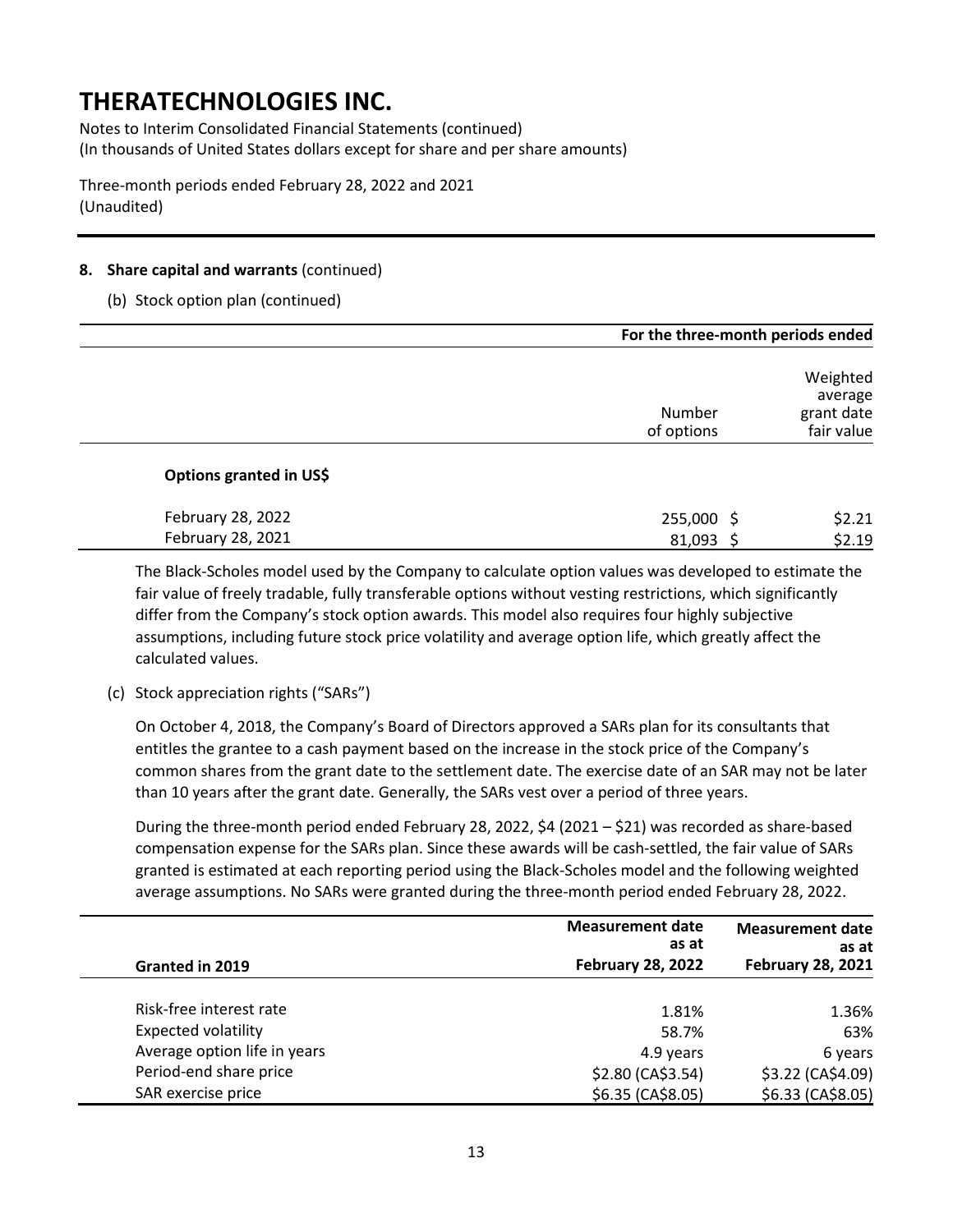Notes to Interim Consolidated Financial Statements (continued) (In thousands of United States dollars except for share and per share amounts)

Three-month periods ended February 28, 2022 and 2021 (Unaudited)

### **8. Share capital** (continued)

### (c) Stock appreciation rights ("SARs") (continued)

|                              | <b>Measurement date</b><br>as at<br><b>February 28, 2022</b> | <b>Measurement date</b><br>as at<br><b>February 28, 2021</b> |
|------------------------------|--------------------------------------------------------------|--------------------------------------------------------------|
| Granted in 2021              |                                                              |                                                              |
| Risk-free interest rate      | 1.81%                                                        |                                                              |
| <b>Expected volatility</b>   | 61%                                                          |                                                              |
| Average option life in years | 7.9 years                                                    |                                                              |
| Period - end share price     | \$2.80 (CA\$3.54)                                            |                                                              |
| SAR exercise price           | \$3.40 (CA\$4.32)                                            |                                                              |

The risk-free interest rate is based on the implied yield on a Canadian government zero-coupon issue, with a remaining term equal to the expected term of the SAR. The volatility is based on weighted average historical volatility adjusted for a period equal to the expected life. The life of the SARs is estimated taking into consideration the vesting period at the grant date, the life of the SARs and the average length of time similar grants have remained outstanding in the past. The dividend yield was excluded from the calculation, since it is the present policy of the Company to retain all earnings to finance operations and future growth.

### (d) Loss per share

The calculation of basic loss per share was based on the net loss attributable to common shareholders of the Company of \$9,032 (2021 – \$5,922) and a weighted average number of common shares outstanding of 95,121,639 (2021 – 84,692,788), calculated as follows:

|                                         | February 28,<br>2022     | February 28,<br>2021 |
|-----------------------------------------|--------------------------|----------------------|
| Issued common shares as at December 1   | 95,121,639               | 77,013,411           |
| Effect of share options exercised       |                          | 58,889               |
| Effect of public issue of common shares | $\overline{\phantom{0}}$ | 7,620,488            |

Weighted average number of common shares, basic and diluted 84,692,788 and diluted 84,692,788

For the three-month period ended February 28, 2022, 5,640,406 (2021 – 4,206,617) share options, 8,130,550 Warrants and 3,872,053 common shares potentially issuable from the conversion of the \$57,500 aggregate principal amount of notes, that may potentially dilute loss per share in the future, were excluded from the weighted average number of diluted common shares calculation as their effect would have been anti-dilutive.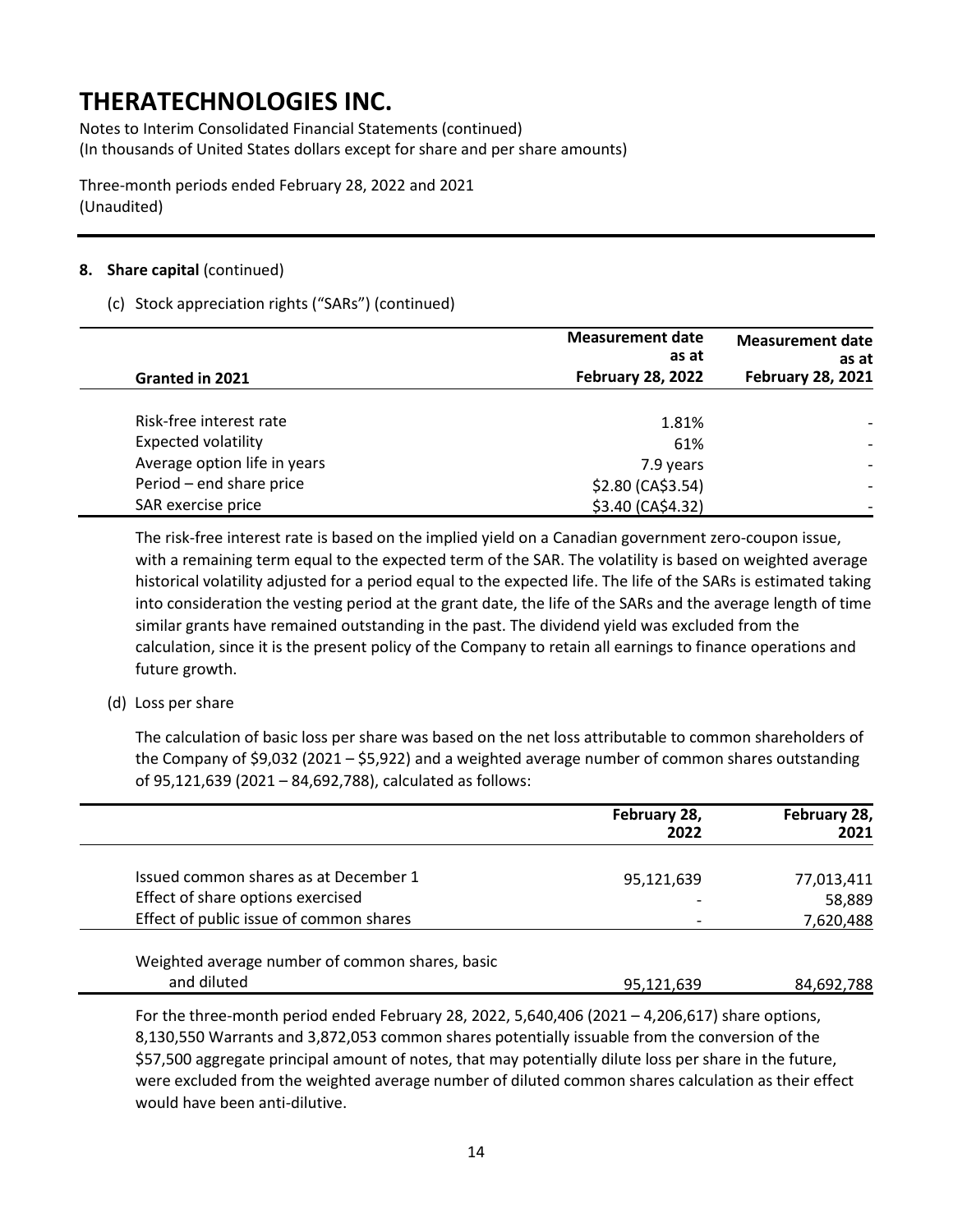Notes to Interim Consolidated Financial Statements (continued) (In thousands of United States dollars except for share and per share amounts)

Three-month periods ended February 28, 2022 and 2021 (Unaudited)

### **9. Supplemental cash flow disclosures**

The Company entered into the following transactions which had no impact on its cash flows:

|                                                       | February 28,<br>2022 | February 28,<br>2021 |
|-------------------------------------------------------|----------------------|----------------------|
| Additions to property and equipment included in       |                      |                      |
| accounts payable and accrued liabilities              |                      |                      |
| Additions to intangible assets included in accounts   |                      |                      |
| payable and accrued liabilities                       |                      | 39                   |
| Share issue costs included in accounts payable and    |                      |                      |
| accrued liabilities                                   |                      | 332                  |
| Deferred financing costs included in accounts payable |                      |                      |
| and accrued liabilities                               | 33                   |                      |

#### **10. Financial instruments**

The nature and extent of the Company's exposure to risks arising from financial instruments are consistent with the disclosure in the annual consolidated financial statements as at November 30, 2021, considering the update below.

### **11. Capital management and liquidity risk**

The Company's objective in managing its capital is to ensure a liquidity position sufficient to finance its business activities and meets its financial obligations as they become due. The Company depends primarily on revenue generated from sales of *EGRIFTA SV*® as well as sales of Trogarzo® in the United States and Europe, and, from time to time, on offerings of securities in North America to finance its activities. In order to maintain or adjust its capital structure, the Company, upon approval from its Board of Directors, may issue or repay long-term debt, issue shares, repurchase shares, pay dividends or undertake other activities as deemed appropriate under the specific circumstances. The Company has also announced that it will evaluate its options in funding late stage development programs, which may include seeking a potential partner or additional financing. The Company is also evaluating its options with respect to the convertible senior notes which become due in June 2023. Obtaining refinancing at comparable or more favorable terms is dependent on a number of factors outside the Company's control, including economic, financial, competitive, legislative and regulatory factors, as well as other events. In 2021, the Company entered into an ATM program under which it may sell, from time to time, up to \$50 million of its common shares.

The capital management objectives remain the same as for the previous year.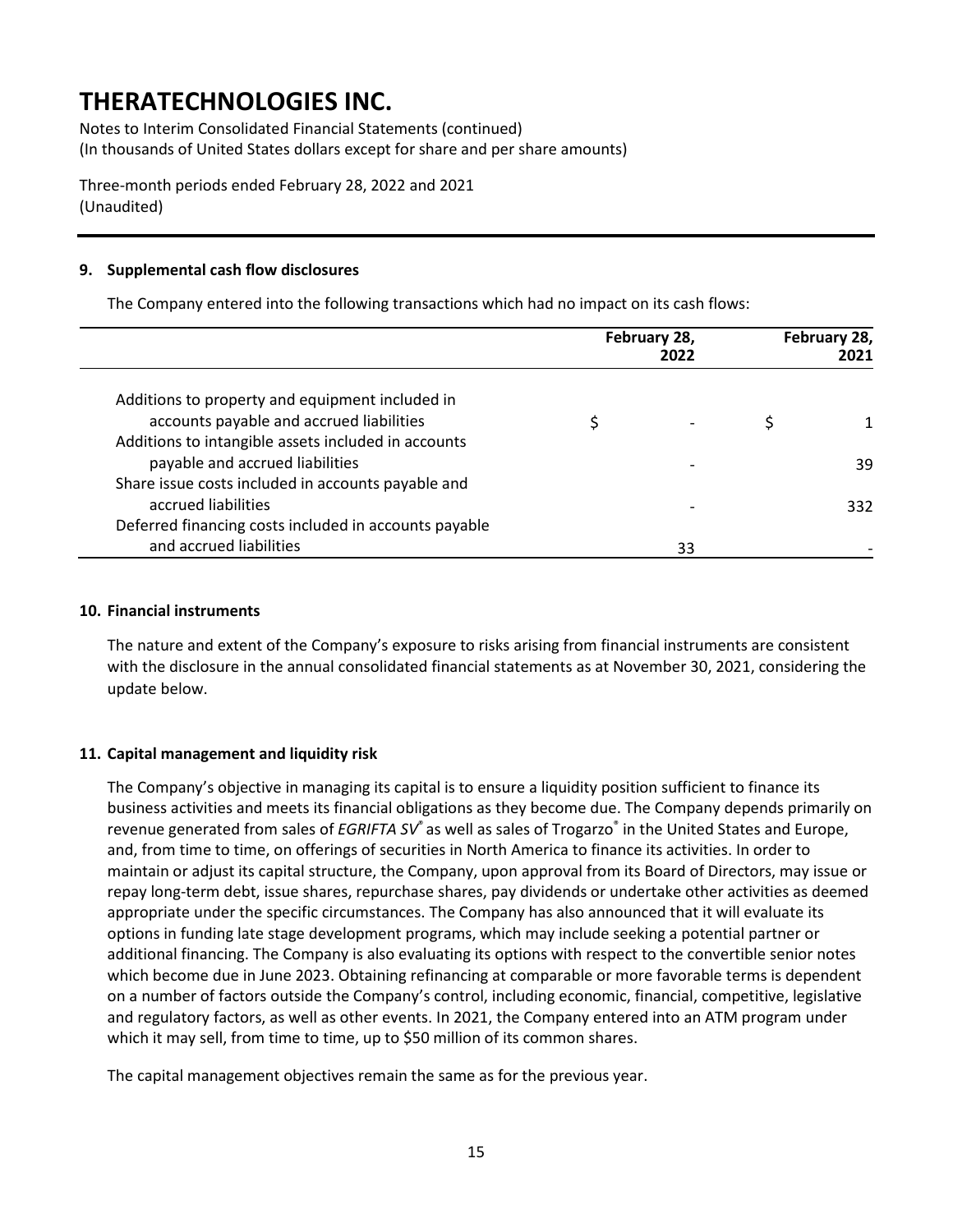Notes to Interim Consolidated Financial Statements (continued) (In thousands of United States dollars except for share and per share amounts)

Three-month periods ended February 28, 2022 and 2021 (Unaudited)

### **11. Capital management and liquidity risk (continued)**

As at February 28, 2022, cash, bonds and money market funds amounted to \$34,283. The Company believes that its cash position and future operating cash flows will be sufficient to finance its operations and capital needs for at least the next 12 months from the consolidated statement of financial position date.

Currently, the Company's general policy on dividends is to retain cash to keep funds available to finance its growth.

The Company defines capital to include total equity and convertible unsecured senior notes.

The Company is not subject to any externally imposed capital requirements.

#### **12. Determination of fair values**

Certain of the Company's accounting policies and disclosures require the determination of fair value, for both financial and non-financial assets and liabilities. Fair values have been determined for measurement and/or disclosure purposes based on the following methods. When applicable, further information about the assumptions made in determining fair values is disclosed in the notes specific to that asset or liability.

#### *Financial assets and financial liabilities measured at fair value*

In establishing fair value, the Company uses a fair value hierarchy based on levels as defined below:

- Level 1: Defined as observable inputs such as quoted prices in active markets.
- Level 2: Defined as inputs other than quoted prices in active markets that are either directly or indirectly observable.
- Level 3: Defined as inputs that are based on little or no observable market data, therefore requiring entities to develop their own assumptions.

#### *Other financial assets and financial liabilities*

The Company has determined that the carrying values of its short-term financial assets and financial liabilities, including cash, trade and other receivables and accounts payable and accrued liabilities, approximate their fair value because of their relatively short period to maturity.

Bonds and money market funds and derivative financial assets and liabilities are stated at fair value, determined by inputs that are primarily based on broker quotes at the reporting date (Level 2).

The fair value of the convertible unsecured senior notes, including the equity portion, as at February 28, 2022, was approximately \$50,313 (Level 1) based on market quotes.